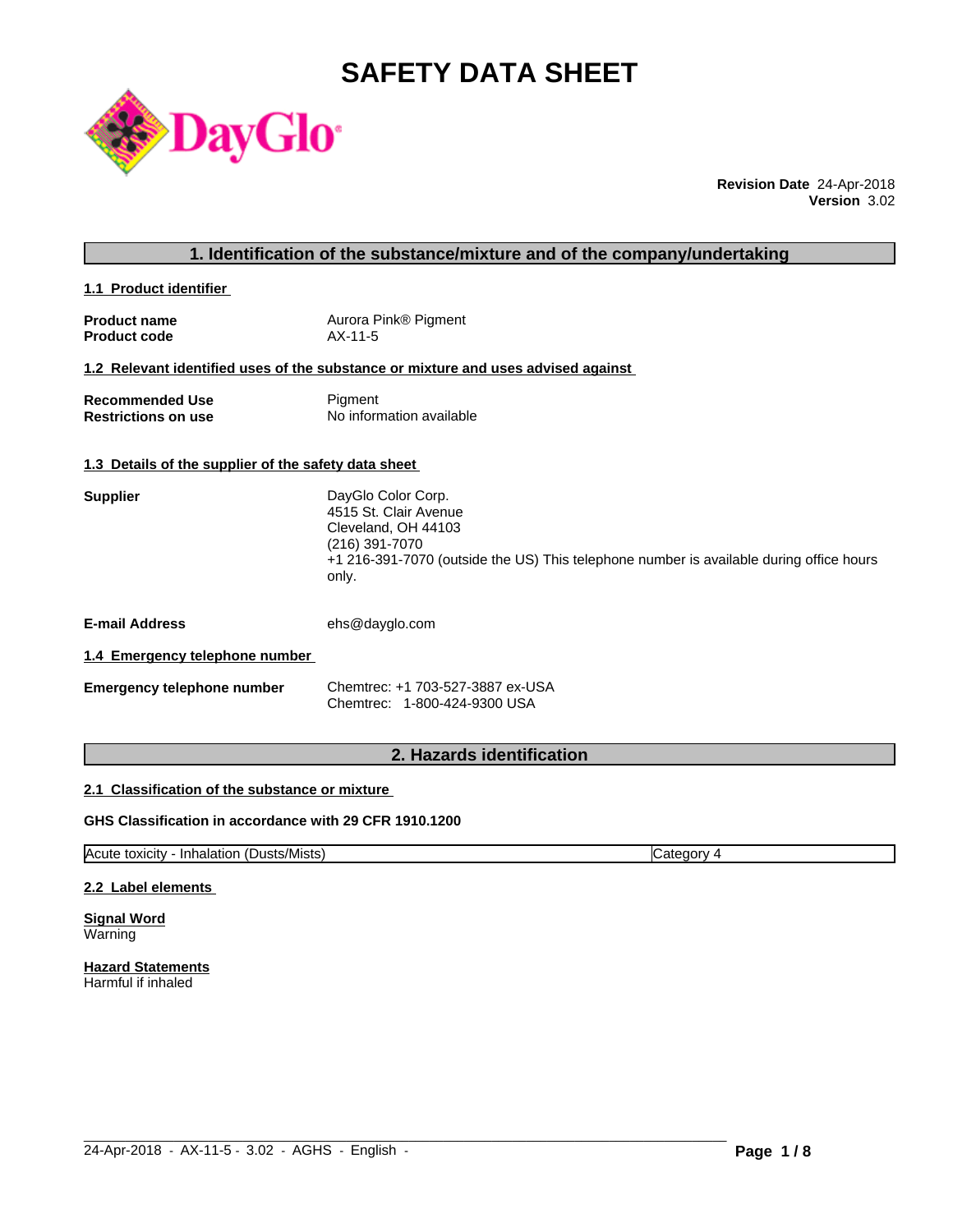

**Precautionary Statements - Prevention** Avoid breathing dust/fume/gas/mist/vapors/spray Use only outdoors or in a well-ventilated area

### **Precautionary Statements - Response**

IF INHALED: Remove person to fresh air and keep comfortable for breathing Call a POISON CENTER or doctor if you feel unwell

#### **2.3. Other Hazards Hazards not otherwise classified (HNOC)** Not Applicable

**2.4 Other information** 

Not Applicable

**Unknown Acute Toxicity** 2.08316% of the mixture consists of ingredient(s) of unknown toxicity

# **3. Composition/Information on Ingredients**

#### **Substance Mixture**

| <b>Chemical</b><br>.<br>Name                                | <b>CAS No.</b>          | $\sim$<br><br>weight-% |
|-------------------------------------------------------------|-------------------------|------------------------|
| $\cdots$<br>(tetrachlorozincate)<br>Basic<br>Violet<br>◡.╷. | 73398-89-7              |                        |
| ⌒<br><b>Dod 1.1</b><br>Basic<br>'<br>.                      | 3068-.<br>$\sim$<br>39- |                        |

The exact percentage (concentration) of composition has been withheld as a trade secret.

# **4. First aid measures**

# **4.1 Description of first-aid measures**

| General advice                                                                 | No information available.                                                                                                                                                                                               |  |  |
|--------------------------------------------------------------------------------|-------------------------------------------------------------------------------------------------------------------------------------------------------------------------------------------------------------------------|--|--|
| Eye contact                                                                    | Immediately flush with plenty of water. After initial flushing, remove any contact lenses and<br>continue flushing for at least 15 minutes. Keep eye wide open while rinsing. If symptoms<br>persist, call a physician. |  |  |
| Skin contact                                                                   | Immediate medical attention is not required. Wash off with soap and water.                                                                                                                                              |  |  |
| Inhalation                                                                     | Immediate medical attention is not required. Move to fresh air.                                                                                                                                                         |  |  |
| Ingestion                                                                      | Do NOT induce vomiting. Drink plenty of water. Consult a physician.                                                                                                                                                     |  |  |
| 4.2 Most important symptoms and effects, both acute and delayed                |                                                                                                                                                                                                                         |  |  |
| Symptoms                                                                       | See Section 2.2, Label Elements and/or Section 11, Toxicological effects.                                                                                                                                               |  |  |
| 4.3 Indication of any immediate medical attention and special treatment needed |                                                                                                                                                                                                                         |  |  |
| <b>Notes to physician</b><br>Treat symptomatically.                            |                                                                                                                                                                                                                         |  |  |
|                                                                                |                                                                                                                                                                                                                         |  |  |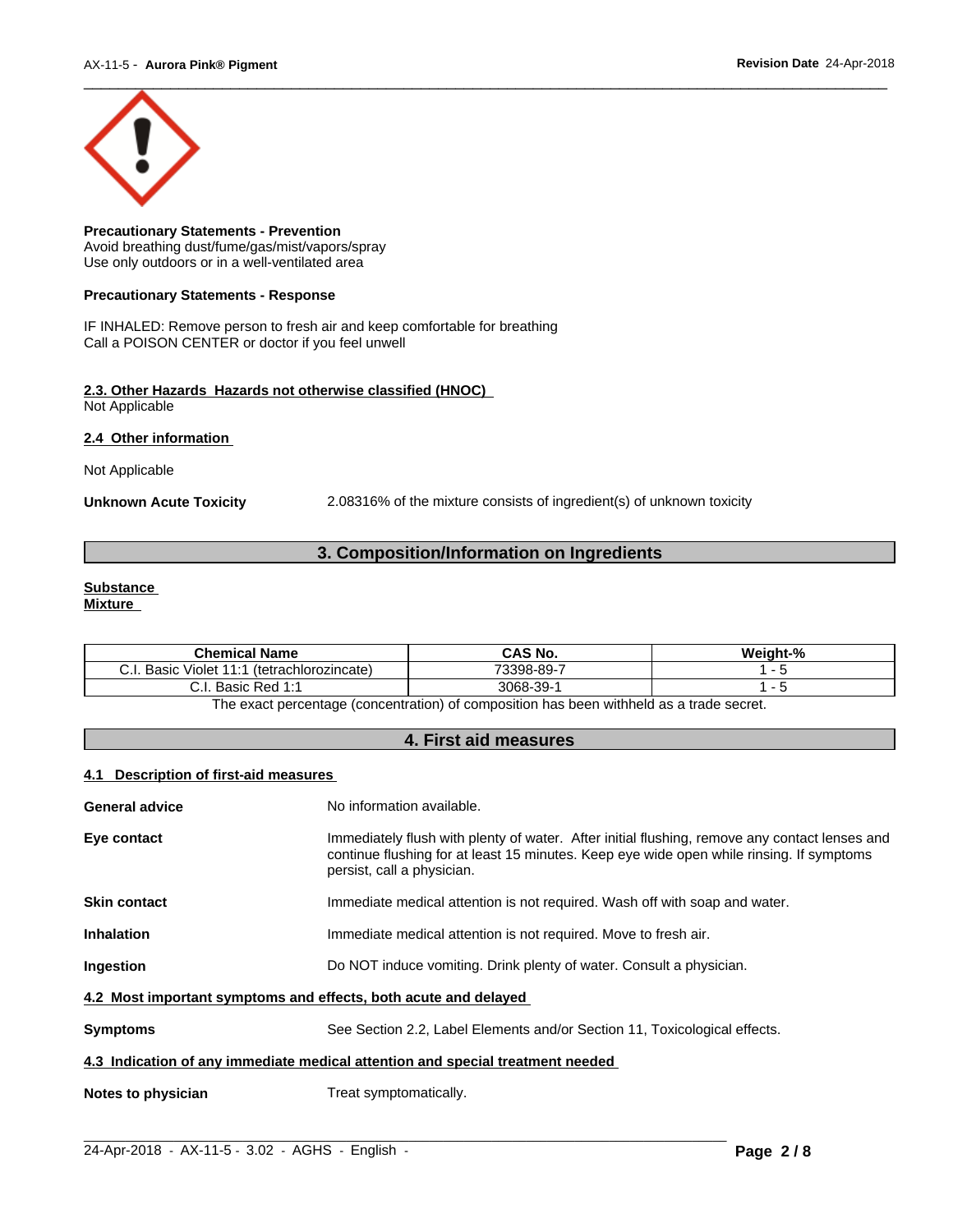# **5. Fire-Fighting Measures**

 $\overline{\phantom{a}}$  ,  $\overline{\phantom{a}}$  ,  $\overline{\phantom{a}}$  ,  $\overline{\phantom{a}}$  ,  $\overline{\phantom{a}}$  ,  $\overline{\phantom{a}}$  ,  $\overline{\phantom{a}}$  ,  $\overline{\phantom{a}}$  ,  $\overline{\phantom{a}}$  ,  $\overline{\phantom{a}}$  ,  $\overline{\phantom{a}}$  ,  $\overline{\phantom{a}}$  ,  $\overline{\phantom{a}}$  ,  $\overline{\phantom{a}}$  ,  $\overline{\phantom{a}}$  ,  $\overline{\phantom{a}}$ 

# **5.1 Extinguishing media**

#### **Suitable extinguishing media**

Use extinguishing measures that are appropriate to local circumstances and the surrounding environment.

**Unsuitable Extinguishing Media** None.

#### **5.2 Special hazards arising from the substance or mixture**

#### **Special Hazard**

None known based on information supplied.

**Hazardous Combustion Products** Carbon oxides. Nitrogen oxides (NOx). Oxides of sulfur.

#### **Explosion Data**

**Sensitivity to Mechanical Impact** None.

**Sensitivity to Static Discharge** Fine dust dispersed in air, in sufficient concentrations, and in the presence of an ignition source is a potential dust explosion hazard.

# **5.3 Advice for firefighters**

As in any fire, wear self-contained breathing apparatus pressure-demand, MSHA/NIOSH (approved or equivalent) and full protective gear.

# **6. Accidental Release Measures**

# **6.1 Personal precautions, protective equipment and emergency procedures**

Ensure adequate ventilation, especially in confined areas. Use personal protective equipment.

# **6.2 Environmental precautions**

Dust deposits should not be allowed to accumulate on surfaces as these may form an explosive mixture if they are released into the atmosphere in sufficient concentration. Avoid dispersal of dust in the air (i.e., cleaning dusty surfaces with compressed air). Nonsparking tools should be used. Prevent product from entering drains.

# **6.3 Methods and materials for containment and cleaning up**

| <b>Methods for Containment</b> | Prevent dust cloud. Cover powder spill with plastic sheet or tarp to minimize spreading.                                                                                                                                                                                                                                                                                                |  |  |
|--------------------------------|-----------------------------------------------------------------------------------------------------------------------------------------------------------------------------------------------------------------------------------------------------------------------------------------------------------------------------------------------------------------------------------------|--|--|
| Methods for cleaning up        | Avoid dust formation. Take precautionary measures against static discharges. Do not dry<br>sweep dust. Wet dust with water before sweeping or use a vacuum to collect dust. Use<br>personal protective equipment. Take up mechanically and collect in suitable container for<br>disposal. Prevent product from entering drains. Keep in suitable and closed containers for<br>disposal. |  |  |

# **7. Handling and storage**

# **7.1 Precautions for safe handling**

| Advice on safe handling                                          | Avoid dust formation. Take precautionary measures against static discharges. Fine dust<br>dispersed in air may ignite. Wear personal protective equipment. |
|------------------------------------------------------------------|------------------------------------------------------------------------------------------------------------------------------------------------------------|
| <b>Hygiene measures</b>                                          | Handle in accordance with good industrial hygiene and safety practice.                                                                                     |
| 7.2 Conditions for safe storage, including any incompatibilities |                                                                                                                                                            |
| <b>Storage Conditions</b>                                        | Keep tightly closed in a dry and cool place.                                                                                                               |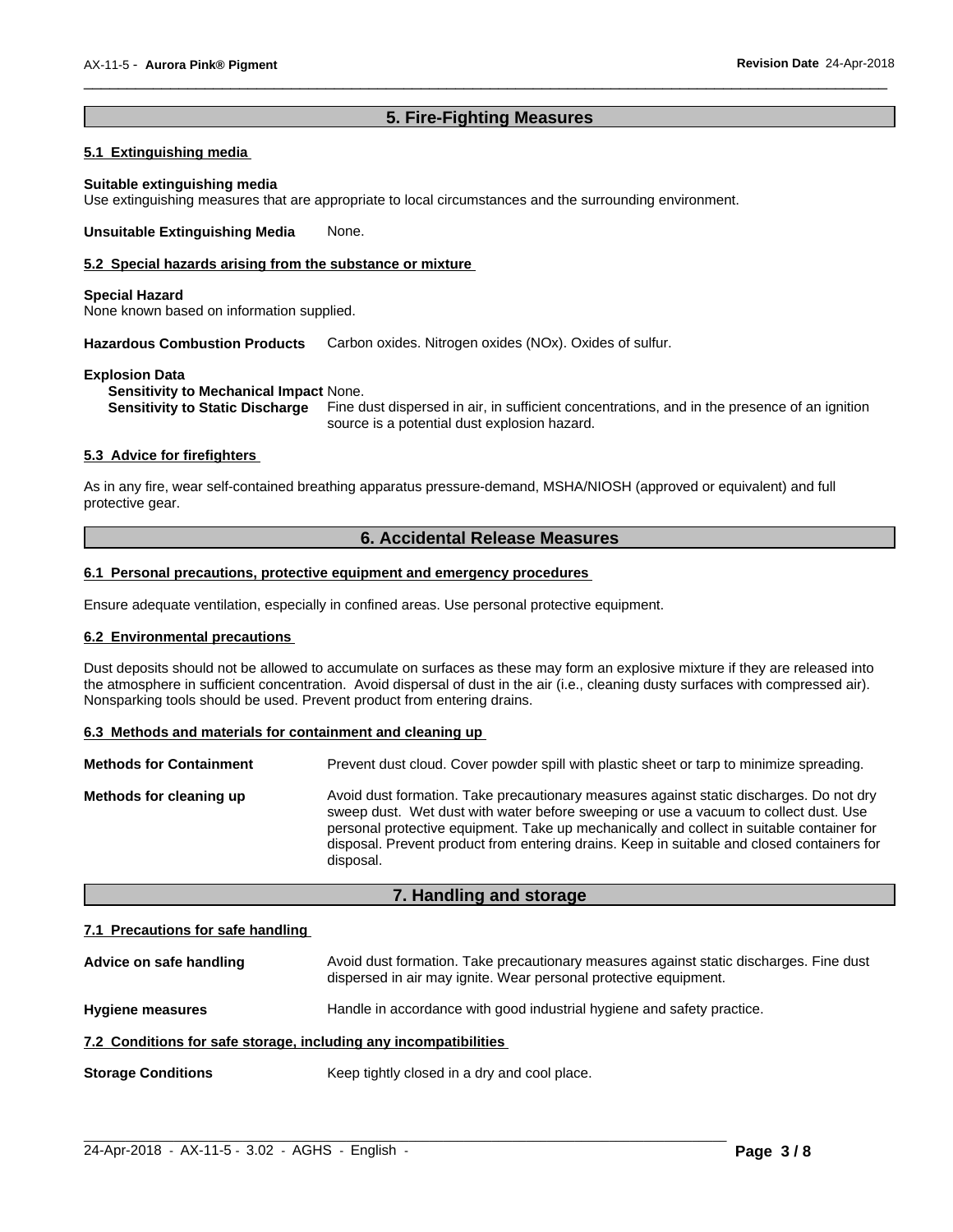**Materials to Avoid** No materials to be especially mentioned.

# **8. Exposure controls/personal protection**

 $\overline{\phantom{a}}$  ,  $\overline{\phantom{a}}$  ,  $\overline{\phantom{a}}$  ,  $\overline{\phantom{a}}$  ,  $\overline{\phantom{a}}$  ,  $\overline{\phantom{a}}$  ,  $\overline{\phantom{a}}$  ,  $\overline{\phantom{a}}$  ,  $\overline{\phantom{a}}$  ,  $\overline{\phantom{a}}$  ,  $\overline{\phantom{a}}$  ,  $\overline{\phantom{a}}$  ,  $\overline{\phantom{a}}$  ,  $\overline{\phantom{a}}$  ,  $\overline{\phantom{a}}$  ,  $\overline{\phantom{a}}$ 

# **8.1 Exposure Guidelines**

# **8.2 Appropriate engineering controls**

| <b>Engineering Measures</b>   | <b>Showers</b><br>Eyewash stations<br>Ventilation systems.                                                     |
|-------------------------------|----------------------------------------------------------------------------------------------------------------|
|                               | 8.3 Individual protection measures, such as personal protective equipment                                      |
| <b>Eve/Face Protection</b>    | Safety glasses with side-shields.                                                                              |
| Skin and body protection      | Wear chemical resistant footwear and clothing such as gloves, an apron or a whole body<br>suit as appropriate. |
| <b>Respiratory protection</b> | . NIOSH/MSHA approved respiratory protection should be worn if exposure is anticipated.                        |
| <b>Hygiene measures</b>       | See section 7 for more information                                                                             |

# **9. Physical and chemical properties**

# **9.1 Information on basic physical and chemical properties**

| <b>Physical state</b>             | Solid<br>Powder                       | Color                    | Pink                     |
|-----------------------------------|---------------------------------------|--------------------------|--------------------------|
| Appearance                        |                                       |                          |                          |
| Odor                              | Pungent                               | <b>Odor Threshold</b>    | No information available |
| <b>Property</b>                   | <b>Values</b>                         | Remarks • Methods        |                          |
| рH                                | Not Applicable                        |                          |                          |
| <b>Melting/freezing point</b>     | 110 °C / 230 °F                       |                          |                          |
| Boiling point/boiling range       | Not applicable                        | No information available |                          |
| <b>Flash Point</b>                | Not Applicable                        | No information available |                          |
| <b>Evaporation rate</b>           | Not Applicable                        | No information available |                          |
| Flammability (solid, gas)         |                                       | No information available |                          |
| <b>Flammability Limits in Air</b> |                                       |                          |                          |
| upper flammability limit          |                                       | No information available |                          |
| lower flammability limit          |                                       | No information available |                          |
| Vapor pressure                    | Not Applicable                        |                          |                          |
| <b>Vapor density</b>              | Not Applicable                        |                          |                          |
| <b>Specific Gravity</b>           | 1.36                                  |                          |                          |
| <b>Water solubility</b>           | Insoluble in water                    |                          |                          |
| Solubility in other solvents      |                                       | No information available |                          |
| <b>Partition coefficient</b>      |                                       | No information available |                          |
| <b>Autoignition temperature</b>   |                                       | No information available |                          |
| <b>Decomposition temperature</b>  |                                       | No information available |                          |
| <b>Viscosity, kinematic</b>       |                                       | No information available |                          |
| Viscosity, dynamic                |                                       | No information available |                          |
| <b>Explosive properties</b>       | Fine dust dispersed in air may ignite |                          |                          |
| <b>Oxidizing Properties</b>       |                                       | No information available |                          |
|                                   |                                       |                          |                          |
| 9.2 Other information             |                                       |                          |                          |
| Volatile organic compounds (VOC)  | None                                  |                          |                          |
| content                           |                                       |                          |                          |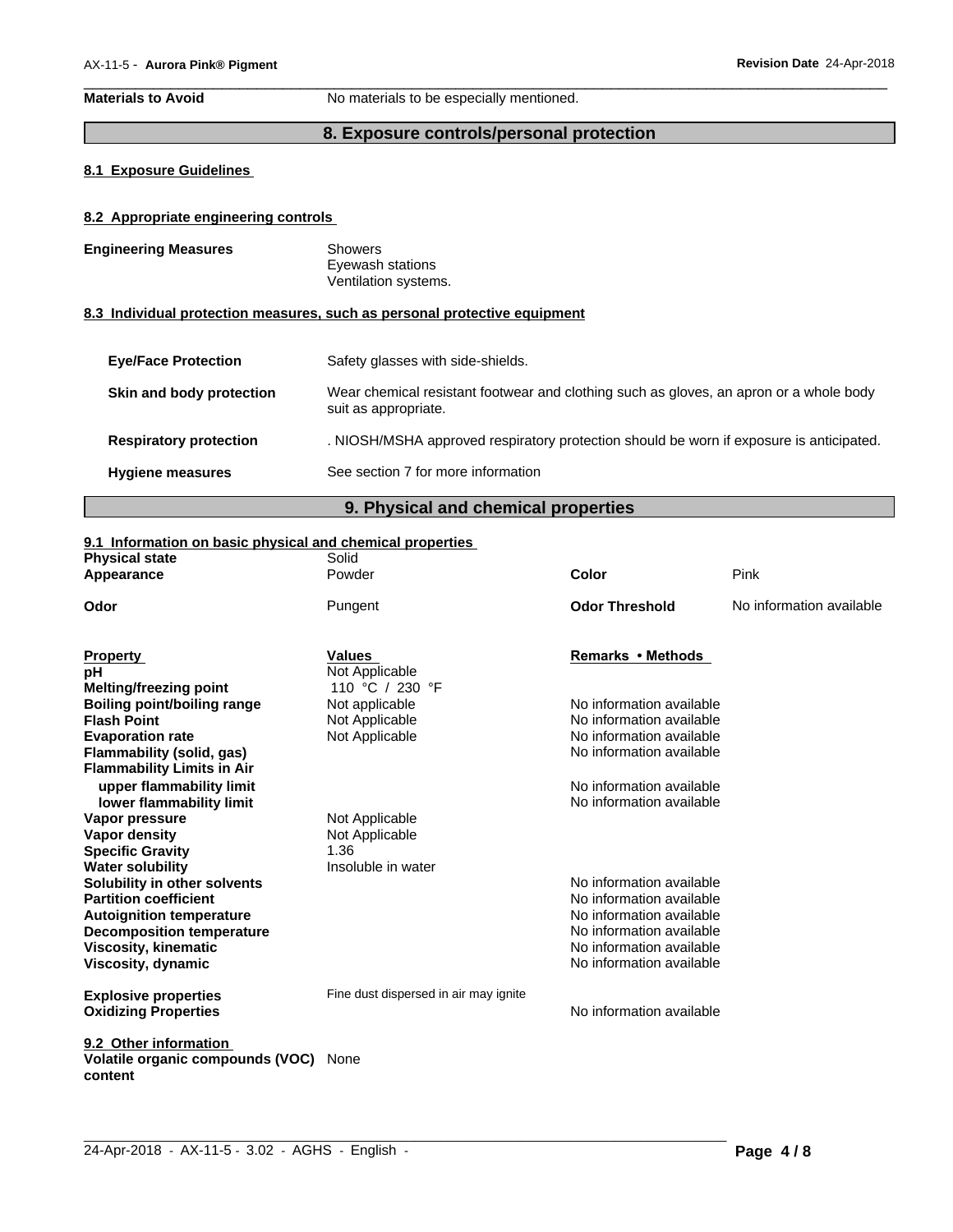# **10. Stability and Reactivity**

 $\overline{\phantom{a}}$  ,  $\overline{\phantom{a}}$  ,  $\overline{\phantom{a}}$  ,  $\overline{\phantom{a}}$  ,  $\overline{\phantom{a}}$  ,  $\overline{\phantom{a}}$  ,  $\overline{\phantom{a}}$  ,  $\overline{\phantom{a}}$  ,  $\overline{\phantom{a}}$  ,  $\overline{\phantom{a}}$  ,  $\overline{\phantom{a}}$  ,  $\overline{\phantom{a}}$  ,  $\overline{\phantom{a}}$  ,  $\overline{\phantom{a}}$  ,  $\overline{\phantom{a}}$  ,  $\overline{\phantom{a}}$ 

# **10.1 Reactivity**

No dangerous reaction known under conditions of normal use

# **10.2 Chemical stability**

**Stable** 

.

# **10.3 Possibility of hazardous reactions**

None under normal processing.

# **10.4 Conditions to Avoid**

Dust formation. Take precautionary measures against static discharges.

#### **10.5 Incompatible Materials**

None known based on information supplied.

# **10.6 Hazardous Decomposition Products**

None known based on information supplied.

# **11. Toxicological information**

#### **11.1 Acute toxicity**

#### **Numerical measures of toxicity: Product Information**

| LD50 Oral:         | LD50 Dermal:       | LC50 (Dust/Mist) | LC50 (Vapor) |
|--------------------|--------------------|------------------|--------------|
| 16,000 mg/kg (rat) | 23,000 mg/kg (rat) |                  |              |

#### **The following values are calculated based on chapter 3.1 of the GHS document**

**Unknown Acute Toxicity** 2.08316% of the mixture consists of ingredient(s) of unknown toxicity

**Oral LD50** 22,749.00 mg/kg **LC50 (Dust/Mist)** 4.48 mg/l

#### **Numerical measures of toxicity: Component Information**

| <b>Chemical Name</b>   | LD50 Oral         | LD50 Dermal       | <b>LC50 Inhalation</b> |
|------------------------|-------------------|-------------------|------------------------|
| C.I. Basic Violet 11:1 | 220 mg/kg $(Rat)$ |                   | $0.83$ mg/l (4 hour)   |
| (tetrachlorozincate)   |                   |                   |                        |
| 73398-89-7             |                   |                   |                        |
| C.I. Basic Red 1:1     | 449 mg/kg (Rat)   | 2,500 mg/kg (Rat) | $0.05$ mg/l (4 hour)   |
| 3068-39-1              |                   |                   |                        |

 $\_$  ,  $\_$  ,  $\_$  ,  $\_$  ,  $\_$  ,  $\_$  ,  $\_$  ,  $\_$  ,  $\_$  ,  $\_$  ,  $\_$  ,  $\_$  ,  $\_$  ,  $\_$  ,  $\_$  ,  $\_$  ,  $\_$  ,  $\_$  ,  $\_$  ,  $\_$  ,  $\_$  ,  $\_$  ,  $\_$  ,  $\_$  ,  $\_$  ,  $\_$  ,  $\_$  ,  $\_$  ,  $\_$  ,  $\_$  ,  $\_$  ,  $\_$  ,  $\_$  ,  $\_$  ,  $\_$  ,  $\_$  ,  $\_$  ,

#### **11.2 Information on toxicologicaleffects**

#### **Skin corrosion/irritation**

Product Information

• May cause irritation

Component Information

• No information available

# **Serious eye damage/eye irritation**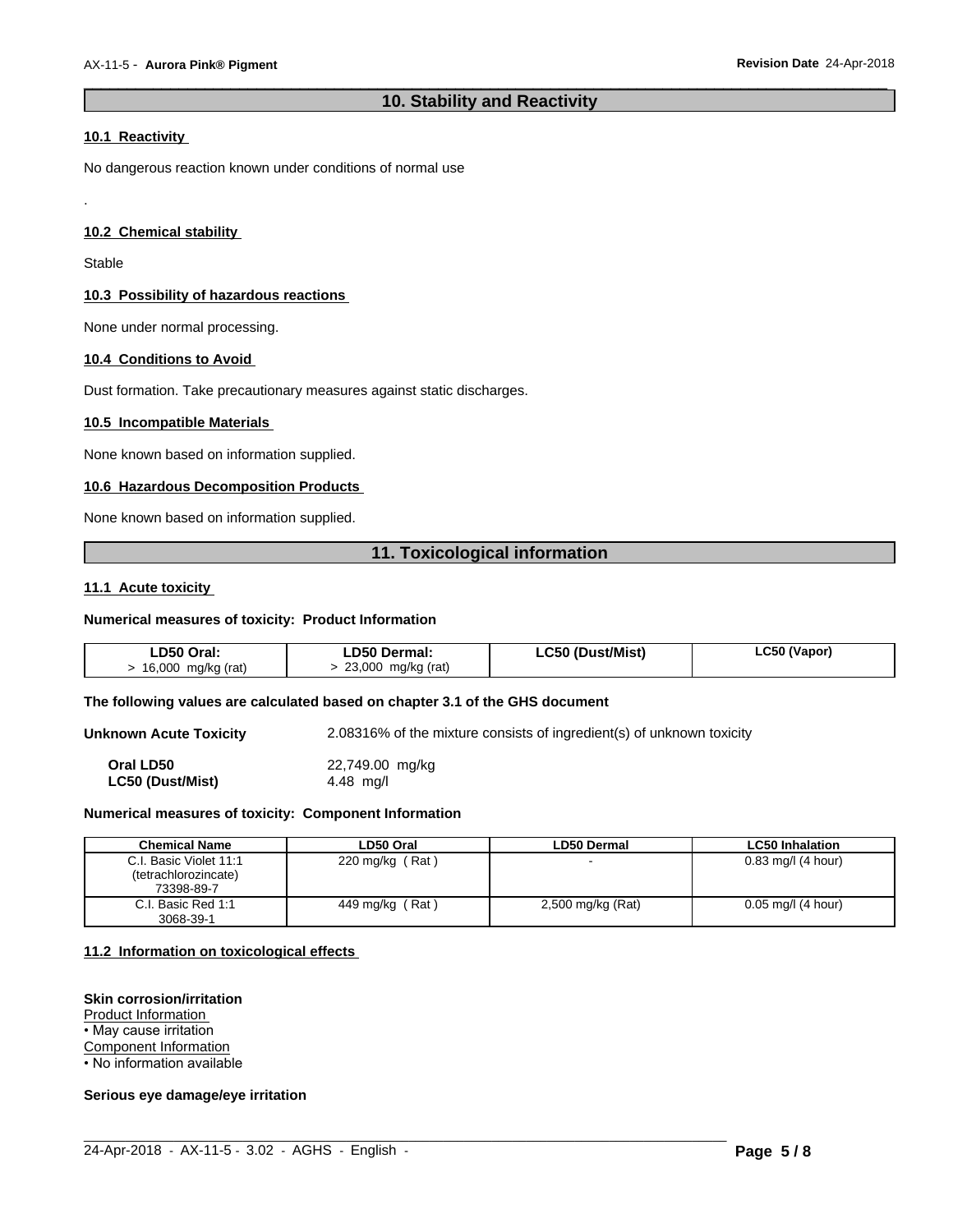Product Information • May cause irritation Component Information • No information available

# **Respiratory or skin sensitization**

Product Information • May be harmful if inhaled Component Information • No information available

# **Germ cell mutagenicity**

Product Information • No information available Component Information • No information available

# **Carcinogenicity**

# Product Information

• This product contains <0.1% free formaldehyde and may be capable of outgassing formaldehyde at levels in excess of OSHA's Action Level under some conditions of use. Formaldehyde is a known cancer hazard. Long term exposure may result in dermatitis or respiratory sensitization for sensitive individuals.Component Information

 $\overline{\phantom{a}}$  ,  $\overline{\phantom{a}}$  ,  $\overline{\phantom{a}}$  ,  $\overline{\phantom{a}}$  ,  $\overline{\phantom{a}}$  ,  $\overline{\phantom{a}}$  ,  $\overline{\phantom{a}}$  ,  $\overline{\phantom{a}}$  ,  $\overline{\phantom{a}}$  ,  $\overline{\phantom{a}}$  ,  $\overline{\phantom{a}}$  ,  $\overline{\phantom{a}}$  ,  $\overline{\phantom{a}}$  ,  $\overline{\phantom{a}}$  ,  $\overline{\phantom{a}}$  ,  $\overline{\phantom{a}}$ 

• No information available

#### **Reproductive toxicity**

Product Information • No information available Component Information • No information available

# **STOT - single exposure**

No information available

# **STOT - repeated exposure**

• No known effect

#### **Other adverse effects**

Product Information • No information available

Component Information • No information available

# **Aspiration hazard**

Product Information • No information available Component Information • No information available

# **12. Ecological information**

# **12.1 Toxicity**

**Ecotoxicity No information available** 

 $<$  1 % of the mixture consists of components(s) of unknown hazards to the aquatic environment

#### **Ecotoxicity effects**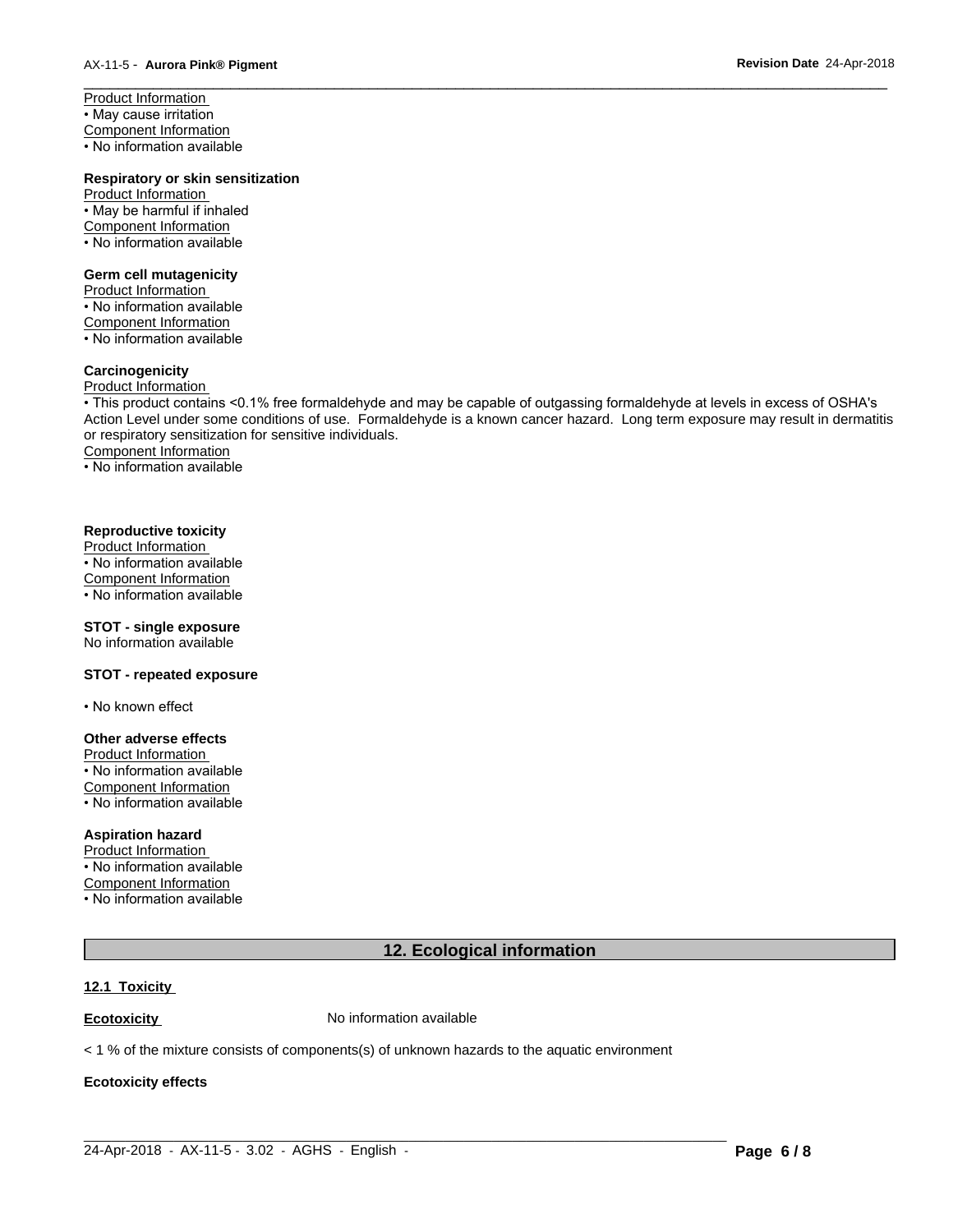# **12.2 Persistence and degradability**

No information available.

#### **12.3 Bioaccumulative potential**

Discharge into the environment must be avoided

# **12.4 Mobility in soil**

No information available.

#### **12.5 Other adverse effects**

No information available

# **13. Disposal Considerations**

 $\overline{\phantom{a}}$  ,  $\overline{\phantom{a}}$  ,  $\overline{\phantom{a}}$  ,  $\overline{\phantom{a}}$  ,  $\overline{\phantom{a}}$  ,  $\overline{\phantom{a}}$  ,  $\overline{\phantom{a}}$  ,  $\overline{\phantom{a}}$  ,  $\overline{\phantom{a}}$  ,  $\overline{\phantom{a}}$  ,  $\overline{\phantom{a}}$  ,  $\overline{\phantom{a}}$  ,  $\overline{\phantom{a}}$  ,  $\overline{\phantom{a}}$  ,  $\overline{\phantom{a}}$  ,  $\overline{\phantom{a}}$ 

#### **13.1 Waste treatment methods**

Dispose of in accordance with federal, state, and local regulations.

# **14. Transport Information**

| DOT         | Not regulated |
|-------------|---------------|
| <b>MEX</b>  | Not regulated |
| <b>IMDG</b> | Not regulated |
| <b>IATA</b> | Not regulated |

# **15. Regulatory information**

# **15.1 International Inventories**

| TSCA                 | Complies |  |
|----------------------|----------|--|
| DSL                  | Complies |  |
| <b>EINECS/ELINCS</b> | Complies |  |
| <b>ENCS</b>          |          |  |
| <b>IECSC</b>         | Complies |  |
| KECL                 | Complies |  |
| <b>PICCS</b>         | Complies |  |
| <b>AICS</b>          | Complies |  |
| <b>NZIoC</b>         | -        |  |
|                      |          |  |

 **TSCA** - United States Toxic Substances Control Act Section 8(b) Inventory

 **DSL** - Canadian Domestic Substances List

 **EINECS/ELINCS** - European Inventory of Existing Chemical Substances/European List of Notified Chemical Substances

 **PICCS** - Philippines Inventory of Chemicals and Chemical Substances

 **ENCS** - Japan Existing and New Chemical Substances

 **IECSC** - China Inventory of Existing Chemical Substances

 **KECL** - Korean Existing and Evaluated Chemical Substances

 **PICCS** - Philippines Inventory of Chemicals and Chemical Substances

 **AICS** - Australian Inventory of Chemical Substances

 **NZIoC** - New Zealand Inventory of Chemicals

# **15.2 U.S. Federal Regulations**

#### **SARA 313**

Section 313 of Title III of the Superfund Amendments and Reauthorization Act of 1986 (SARA). This product contains a chemical